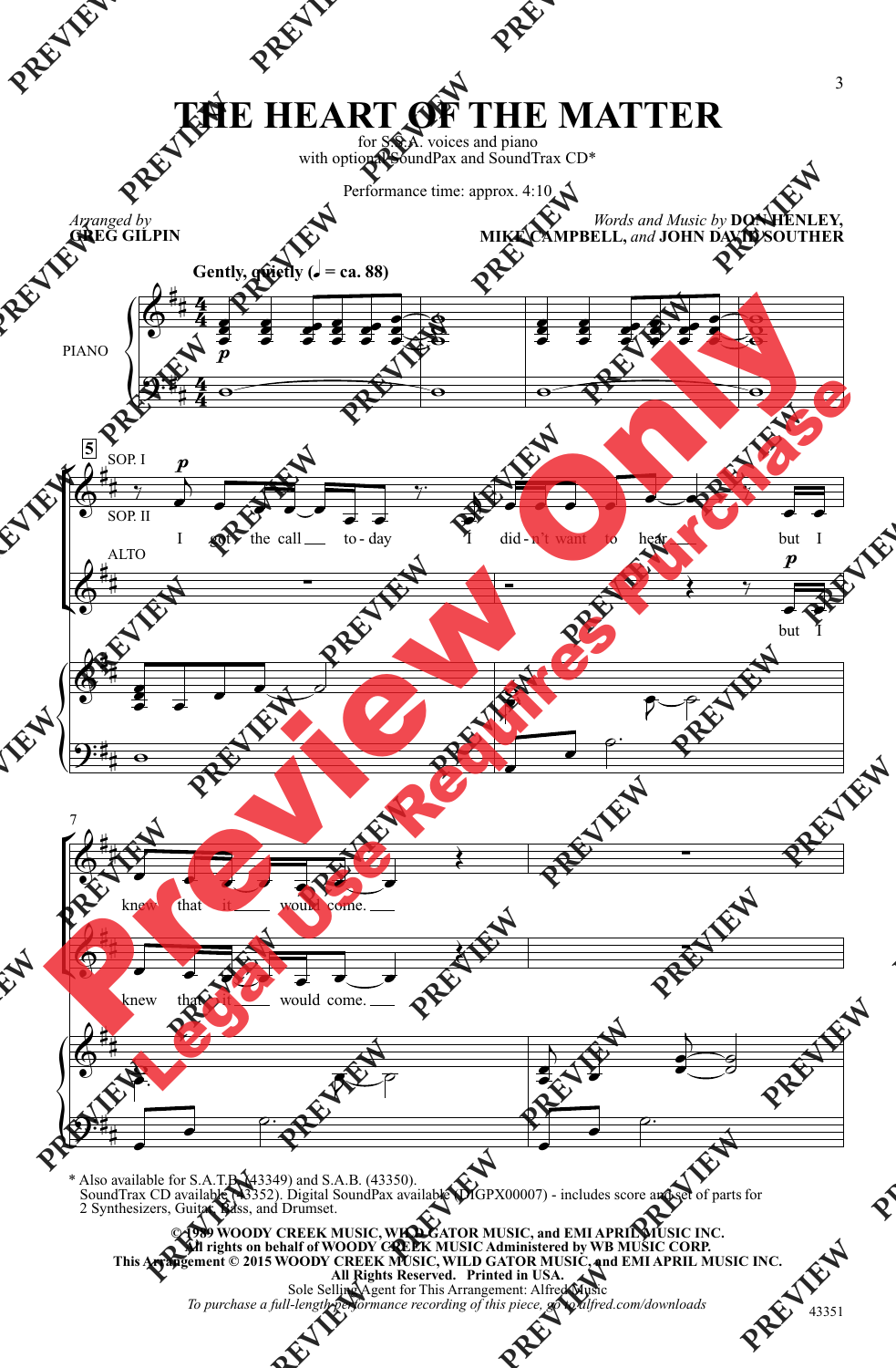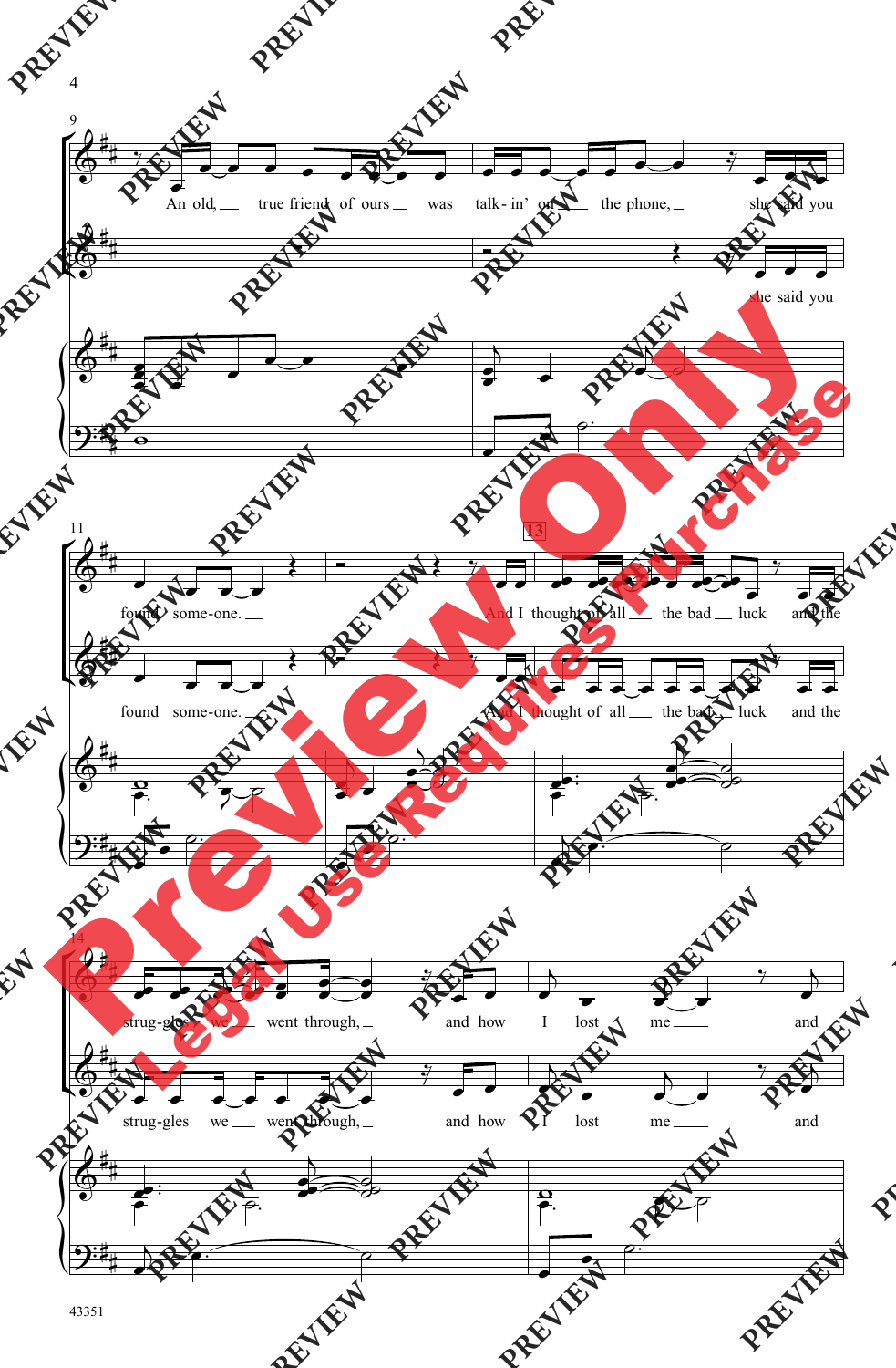

5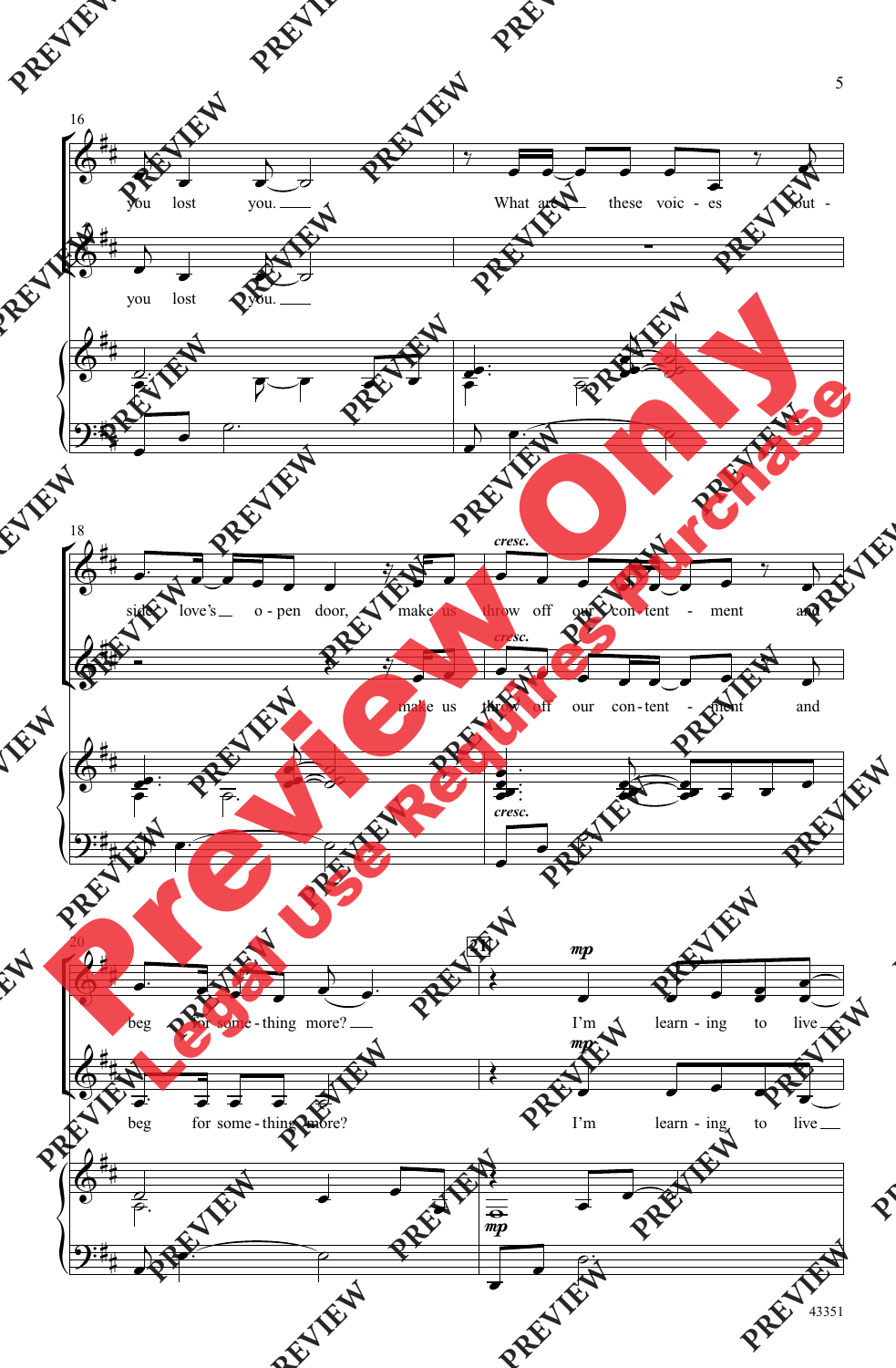

6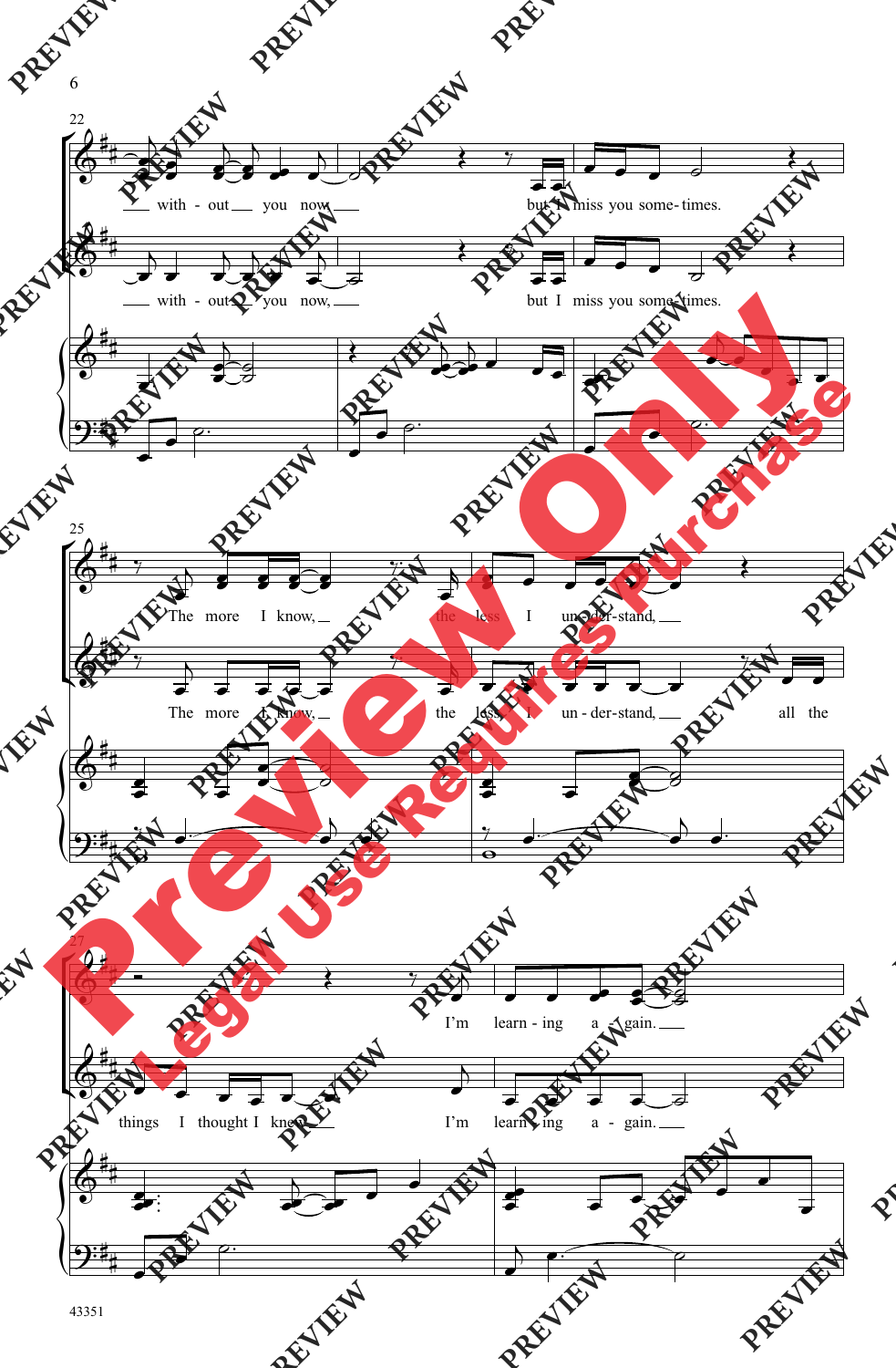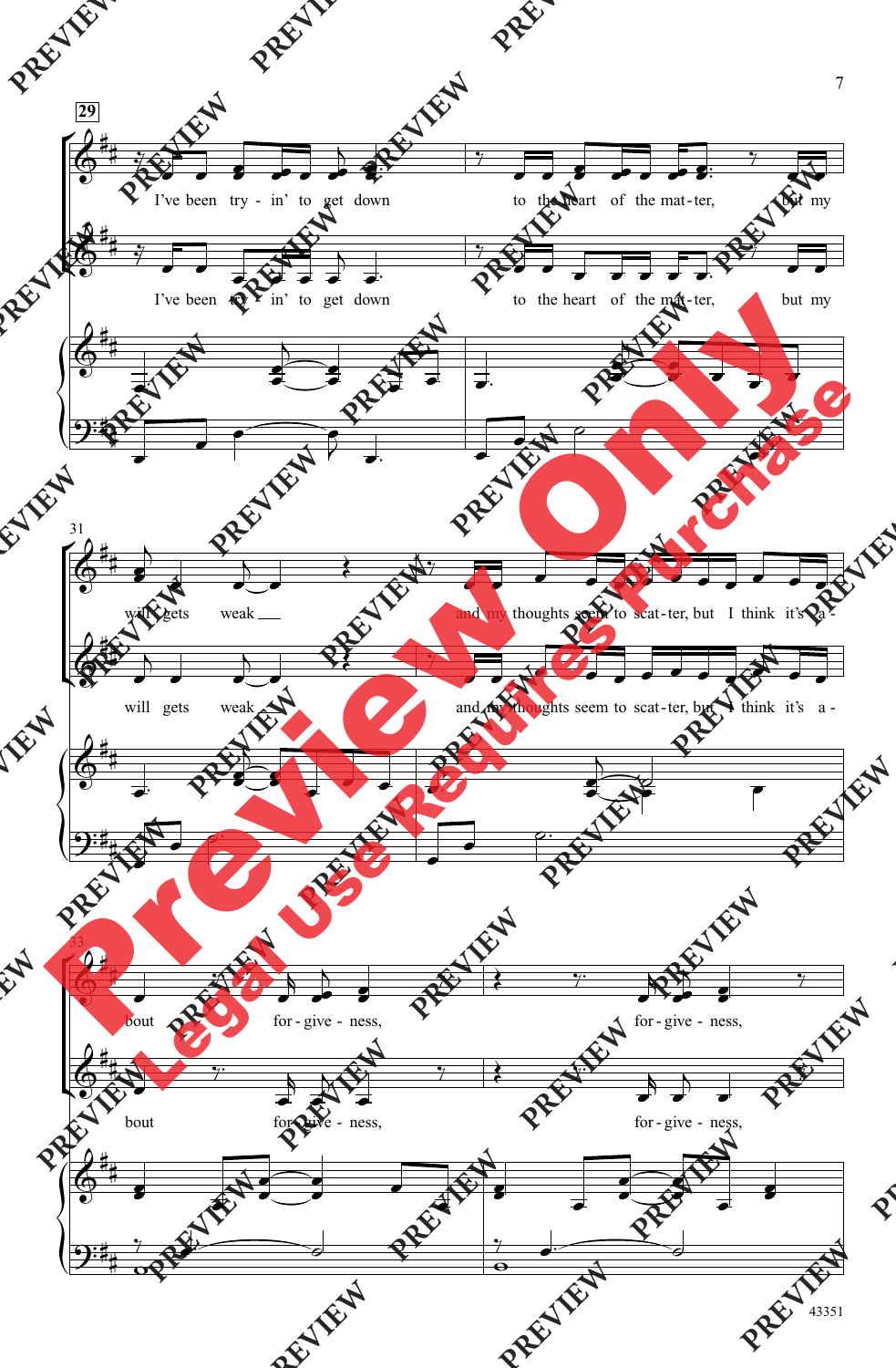

8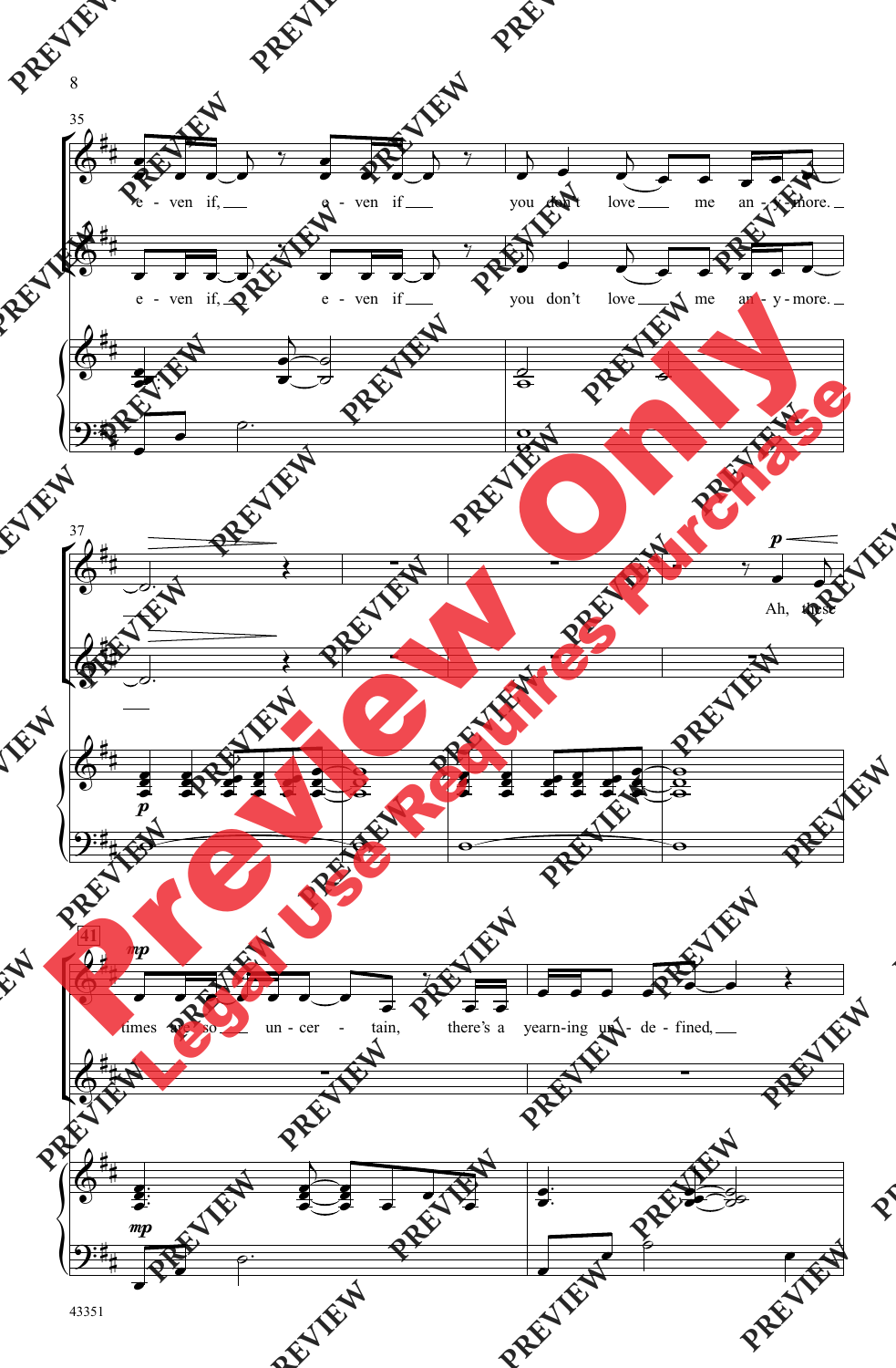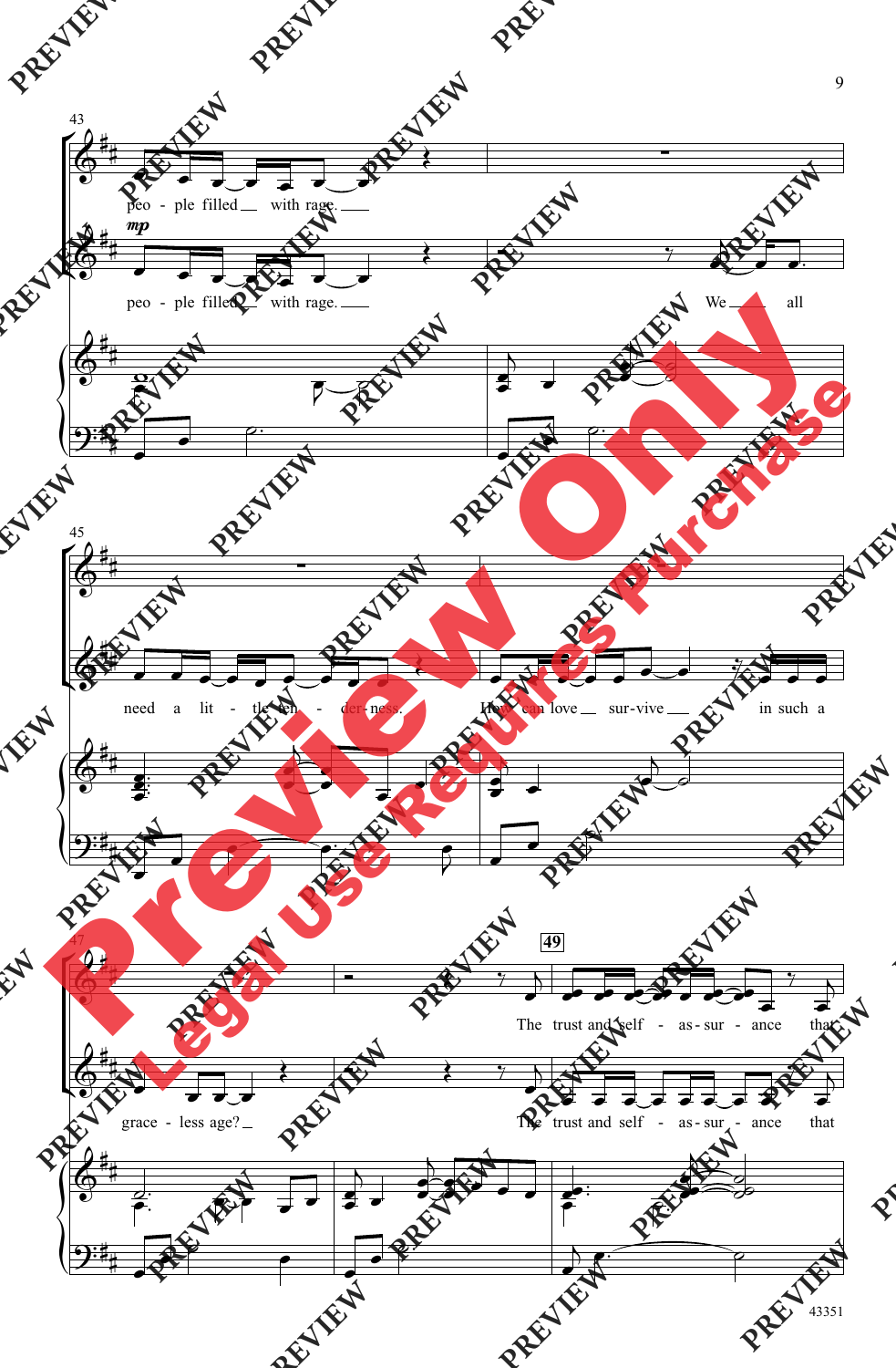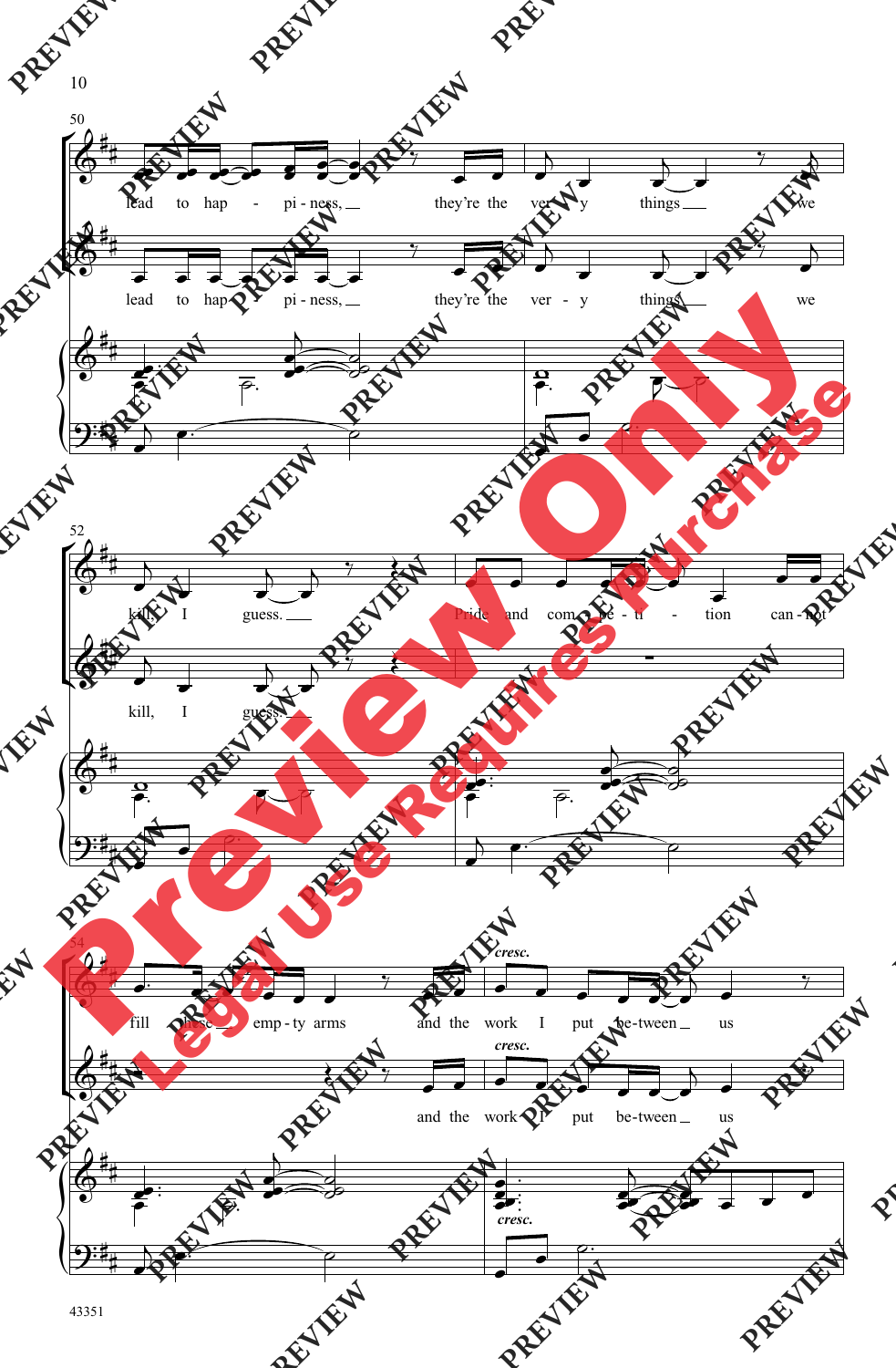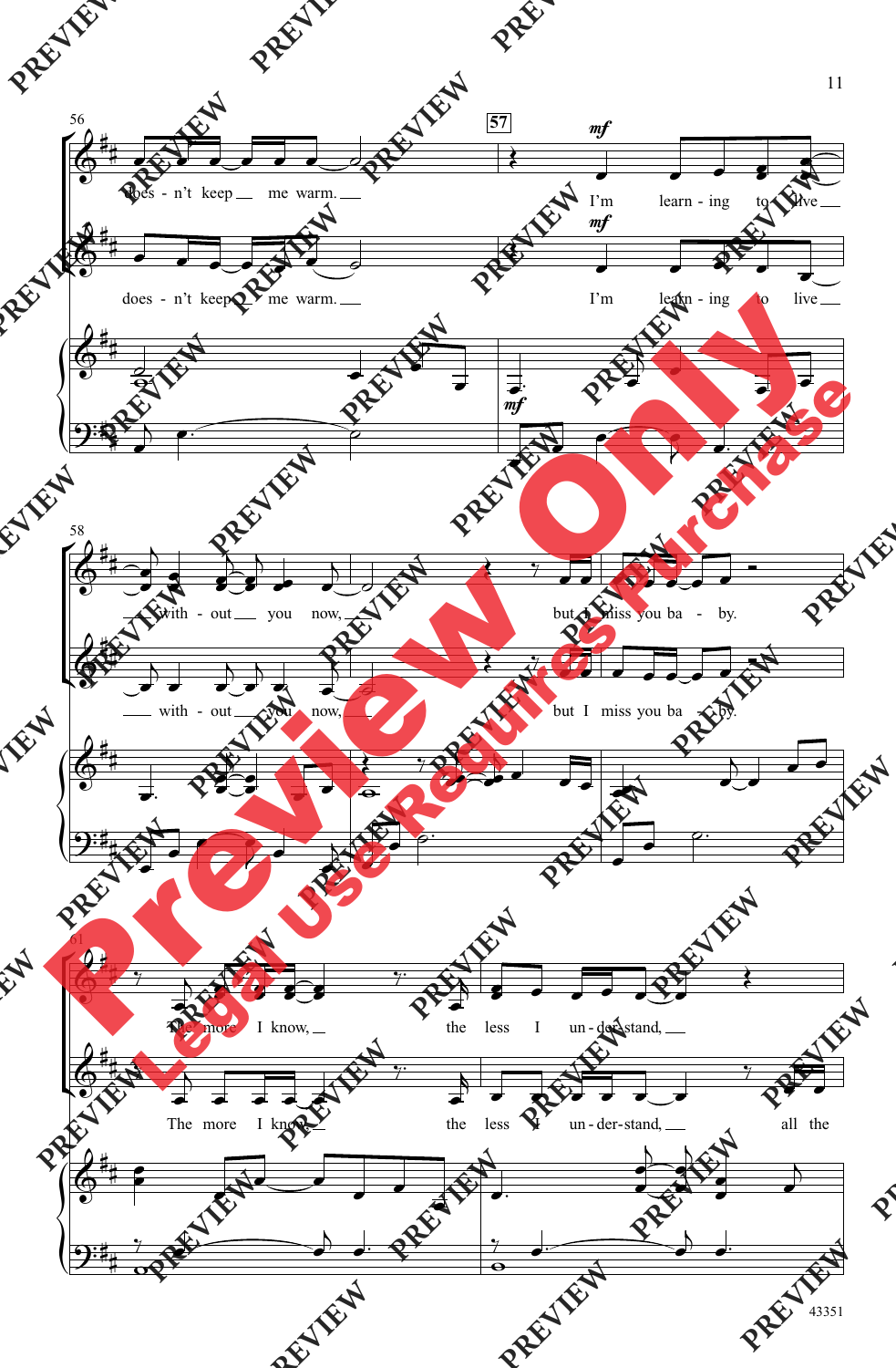![](_page_9_Figure_0.jpeg)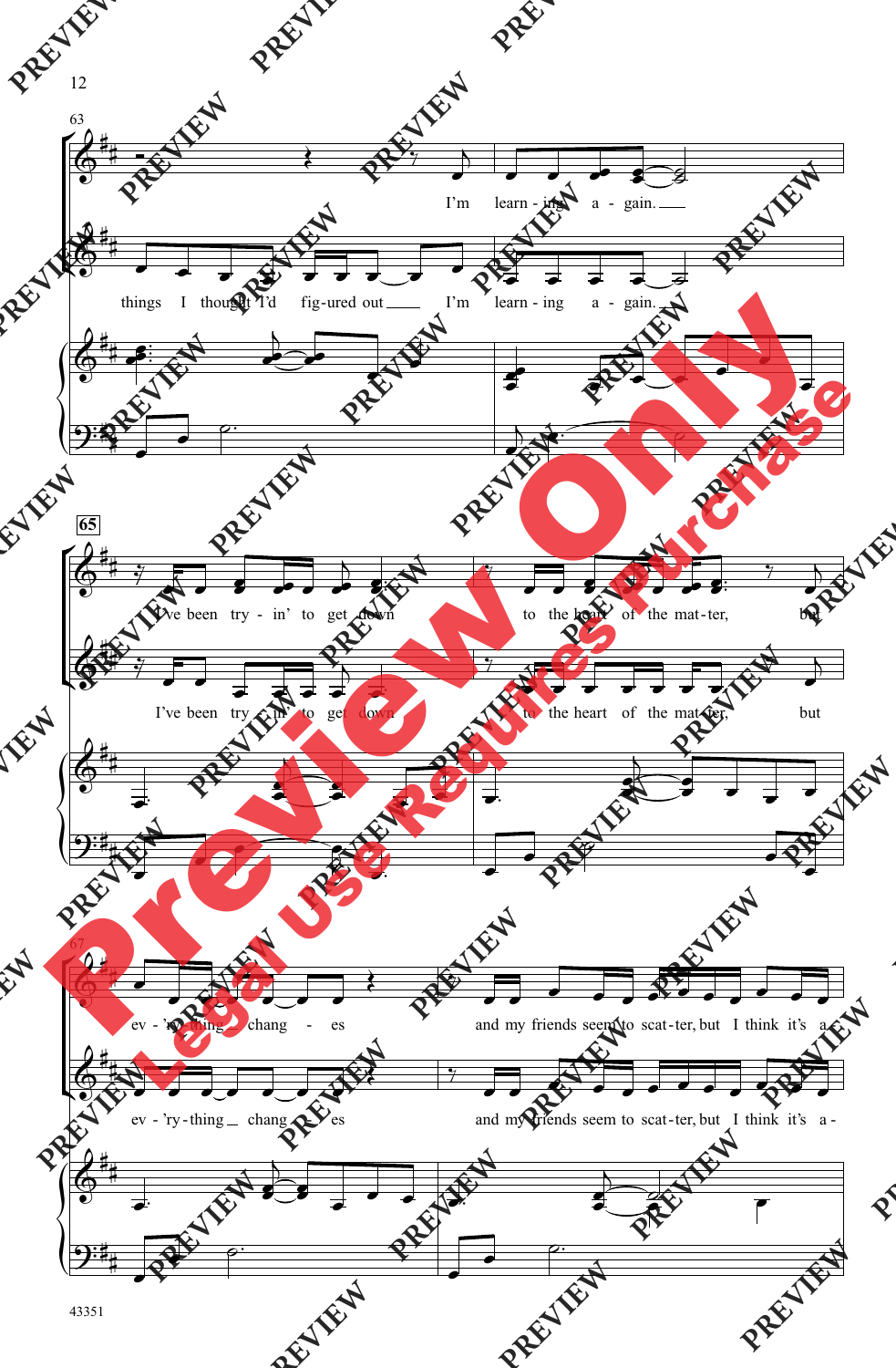![](_page_10_Figure_0.jpeg)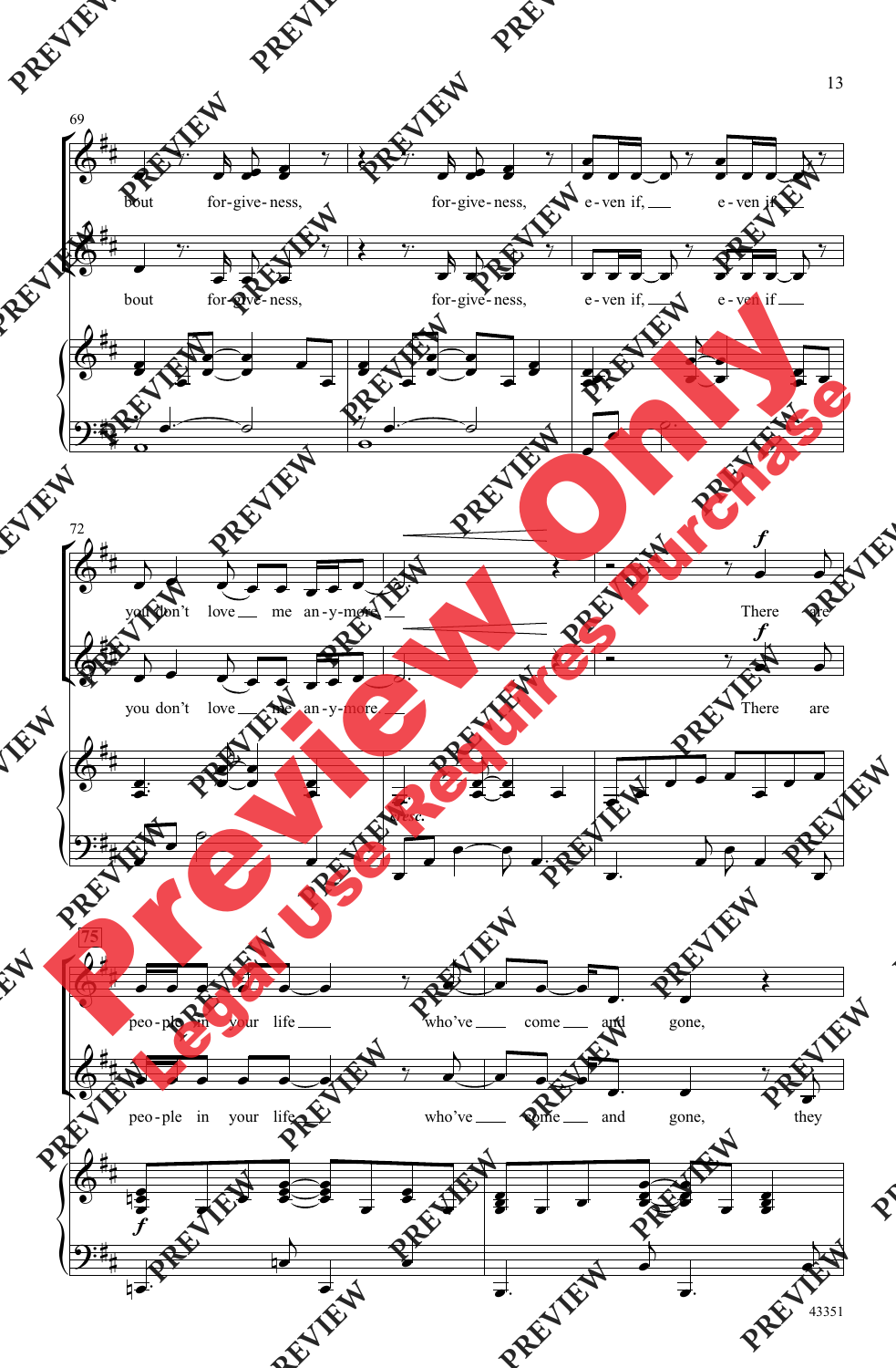![](_page_11_Figure_0.jpeg)